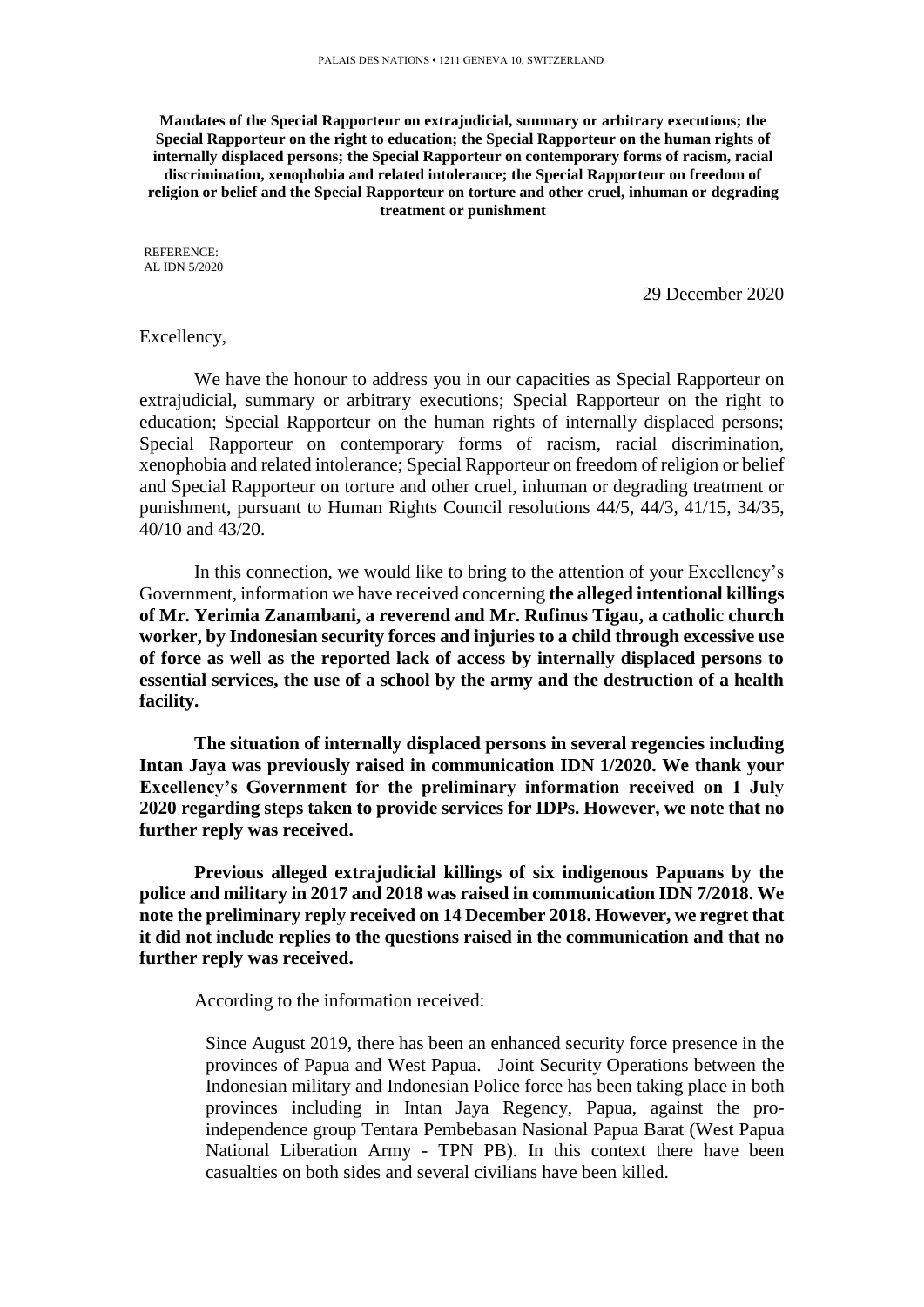# Killing of Pastor Yerimia Zanambani,

On 17 September 2020, the TPN PB shot dead a member of the military near the Hitadipa military base and took his firearm. The chief of the local military called for the return of the firearm immediately; threatening that otherwise the military would carry out raids in the surrounding villages in search of it. Military members also summoned people to the town of Hitadipa and again called for the return of the weapon threatening to bomb the district if it was not returned.

On 19 September 2020, Mr Military Sub-District Command gathered together people in front of the Imanuel Church. He stated that "the People of Hitadipa have become enemies, opponents, and are now at war with me." He listed a number of names including Pastor Yeremia Zanambani, the Chairperson of the Theological Bible College in Hitadipa as well as an advisor to GKII (Gospel Tabernacle Church of Indonesia) Region 3 Papua in Hitadipa Intan Jaya. The Pastor routinely served in the two areas of Janambu and Bulapa.

At around 1.00 p.m., TPN PB members fired shots at the Headquarters of the Hitadipa Koramil, killing one soldier. The Army, reportedly in retaliation, fired shots towards the northern part of Hitadipa village for 30 minutes.

At around 2.30 p.m. on the same day, Pastor Zanambani left his house to walk to his pigsty, around 4 kilometers away, along with a person associated with him. After feeding the pigs, the person associated with him returned home while Pastor Zanambani stayed at the pigsty.

At around 2.55 p.m., the person associated with Pastor Zanambani came across a group of soldiers being led by Mr was known to Pastor Zanambani and the person associated with him as he often came to eat at or collect water from Pastor Zanambani's house. Mr. **asked questions about whether the person associated** with Pastor Zanambani had seen anyone on the street, and the person associated with Pastor Zanambani indicated that they had only seen Pastor Zanambani who was at his pigsty.

At around 3.30 p.m., four members of the army moved towards the pigsty. Two army members stood near the Itan Jayan Regency road. The other two members including Mr shots at Pastor Zanambani, once of which hit a wall. The other bullet hit his left hand causing a 10cm long and 5-7cm wide wound and severe blood loss. Pastor Zanambani was also stabbed with a sharp knife from behind.

At 6 p.m., the person associated with Pastor Zanambani, returned to the pigsty to look for him and found him on the ground covered in blood. He was still alive and indicated that Mr Zanambani also said that he raised his hands but they had shot him in the hand and then stabbed him in the neck. The person associated with Pastor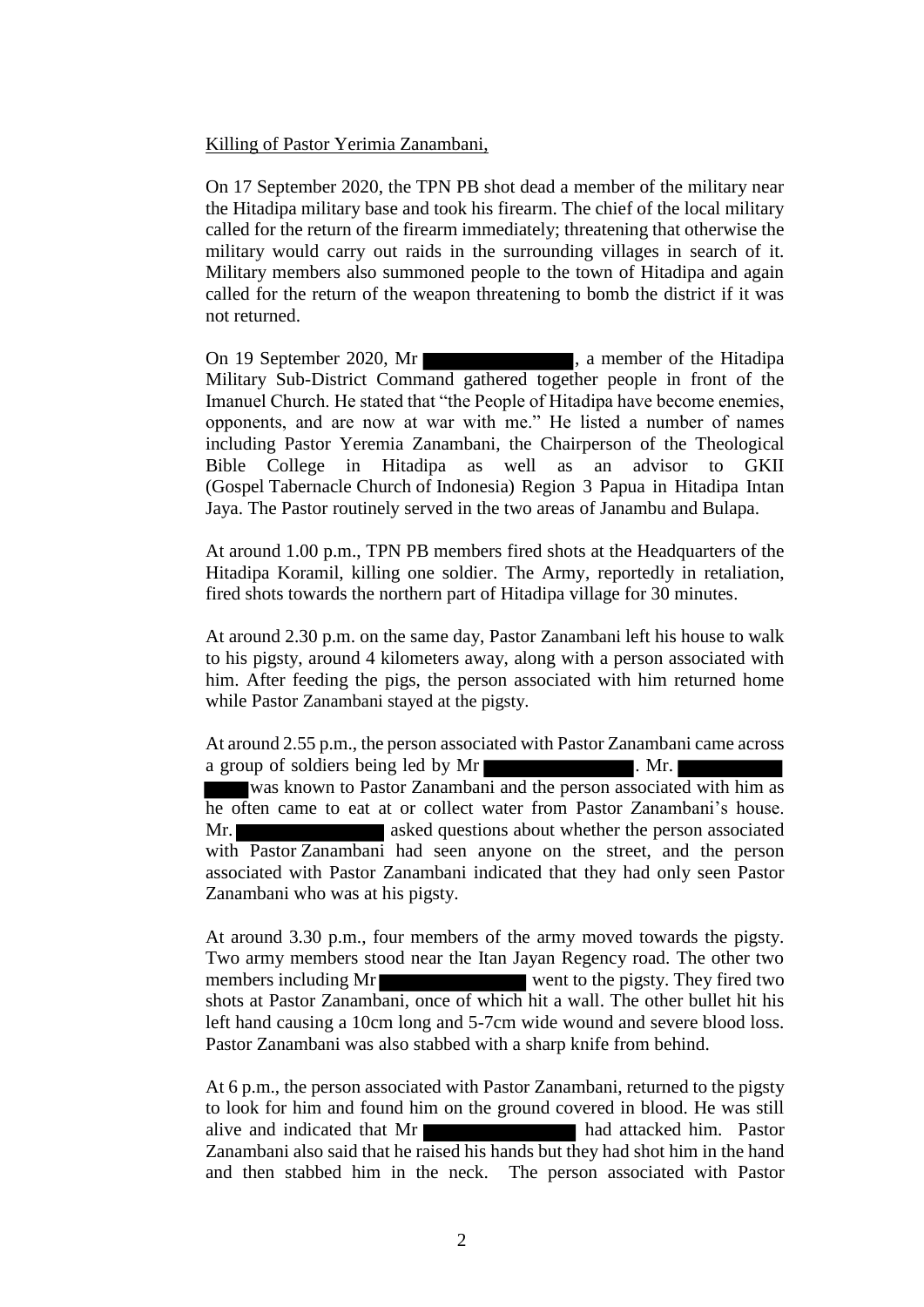Zanambani went to a nearby house to seek help but, due to the military presence, the villagers did not want to leave their houses. The body of Pastor Zanambani was brought to the village the next day.

On 2 October 2020, the coordinating Minister for Political, Legal and Security Affairs announced the formation of a Joint Fact-Finding Team (Tim Gabungan Pencari Fakta – TGPF) including members from Indonesian military, police, presidential staff office, and Papua academics who were given two weeks to investigate and report on the incident.

On 9 October 2020, the Joint Fact-Finding Team was attacked. One member of the military and one member of the Fact-Finding Team were injured. It is believed the attack was carried out by members of the TPN PB.

On 21 October 2020, the Joint Fact-Finding Team submitted their report, which indicated that Mr. Zanambani may have been killed by security forces but left open the possibility of third-party involvement in the killing.

A second investigation was set up, led by the independent National Commission on Human Rights (Komnas HAM). It found that the shots fired at Pastor Zanambani were released at a distance of around 1 meter and found evidence that he had been tortured including traces of mud on his knees indicating that he was forced to kneel and choke marks. Both the Komnas HAM report and the Joint Fact-Finding Team report conclude that Pastor Zanambani died from blood loss rather than the shots themselves. The Komnas HAM investigation further found indications that the perpetrator of his killing tried to alter the evidence and noted that all the bullets were removed from the site. The report found that a soldier from the Hitadipa Military Command, was allegedly behind the pastor's killing and that the killing was "extra-judicial."

The Papuan Governor also established a "humanitarian aid team" to investigate the killing and to report on the situation of civilians in Intan Jaya Regency.

In response, Indonesian Military (TNI) spokesman said the police's investigation had yet to conclude the TNI was involved in the murder as the police had just recently carried out a ballistics test and had yet to examine witnesses.

Reportedly, the results of the police investigation will be handed to the military police and any prosecutions dealt with in a military court. The Government fact-finding team has concluded that eight Indonesian military personnel might be involved, and are now suspects in the case. The Government has highlighted that the outcome of the Fact-Finding Team's investigation is similar and in line with the investigation conducted by Komnas HAM.

## Killing of Mr. Rufinus Tigau

Sometime between July and August 2020, TPN PB established a temporary base in a traditional Papuan house (a honai) in Kampung Jibugage near to Jalai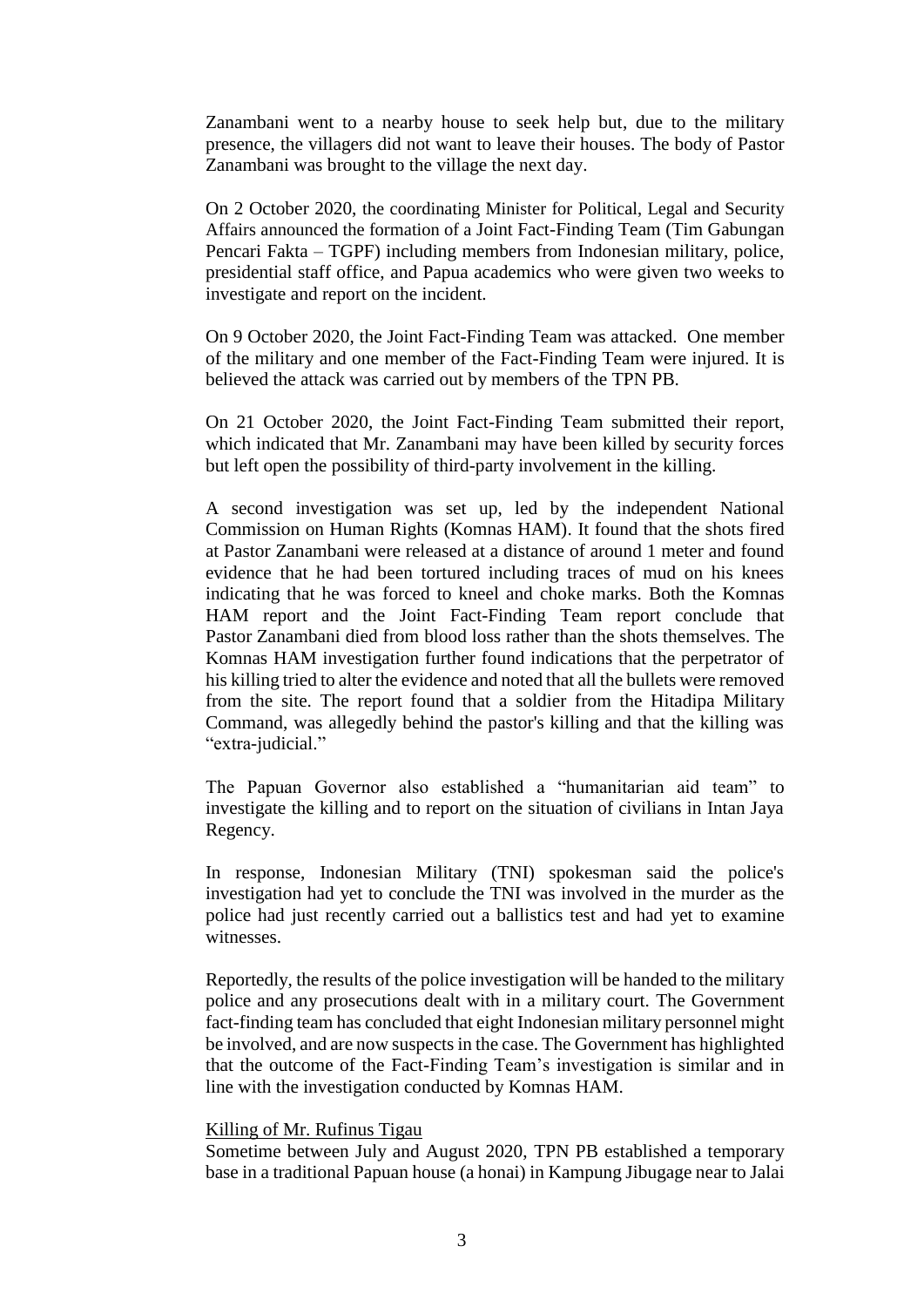Pigu hills, which is in between Kampung Jalai and Kampung Abundoga, in Sugapa District, Intan Jaya Regency.

In early October 2020, additional troops were deployed into the area. The local population in Kampung Jalai were afraid of the additional military presence.

Between 23 and 25 October, it is believed troops from the join security operation went into the Naitungga hills to observe the TPN PB.

On 25 October 2020, the TPN PB left and moved to another location. Mr. Rufinus Tigau, a catechist, catholic church worker and non-permanent staff member of the Education Bureau of Intan Jaya Regency, along with several others, who were keeping a vigil to assure the security of their village, went to visit the honai of the tribal chief to discuss the situation.

On 26 October 2020, individuals in Kampung Jalai heard shots in the distance. Mr. Tigau rushed back to his own honai, which was 15 meters away to check on the safety of his family. While trying to reach his honai, he was stopped by members of the joint security operation. They asked for his identity and he informed them that he was a catechist and church worker from the village. The security forces accused him of providing food to the TPN PB, asked him to tell them the current location of the TPN PB and asked who was in his home. Mr. Tigau indicated he did not know the location of the group and that his family were in his honai. The security forces then released multiple shots, which instantly killed Mr. Tigau. He was hit four times in the head, armpit, stomach and hip. The security forces then entered Mr. Tigau's home and gave a person associated with him a package of food and a bank note for Indonesian Rupiah 100.000 (around US\$ 7).

Between 5.30 and 6.30 a.m., members of the join security force fired shots around the neighbourhood hitting several other honais. A child, who was in one of the other honais, was injured after being hit in four places by gunshots.

The joint security operation then searched the honais and took the body of Mr. Tigau to the honai of the tribal chief. The soldiers brought four other individuals to the honai and made them kneel and crawl around the compound of the honai. They were then forced to dig a hole in front of the honai with a shovel and crowbar and to bury the body of Mr. Tigau in the hole. They were then forced to walk with an Indonesian flag to the honai where the TPN PB had been staying previously in Kampung Dasiga and to burn it. One of the individuals was then forced to erect the Indonesian flag in front of his own home as a symbol of support for the Indonesian Government.

Later in the day, the four men as well as women and children were forced to gather in the football field of Kampung Jalai. Security forces came and picked up the injured child,  $\blacksquare$ , accompanied by two women to take them to the Regional Public Hospital in Timika. The security forces informed the crowd that "we will take these three persons, and we will bring them back either alive or dead."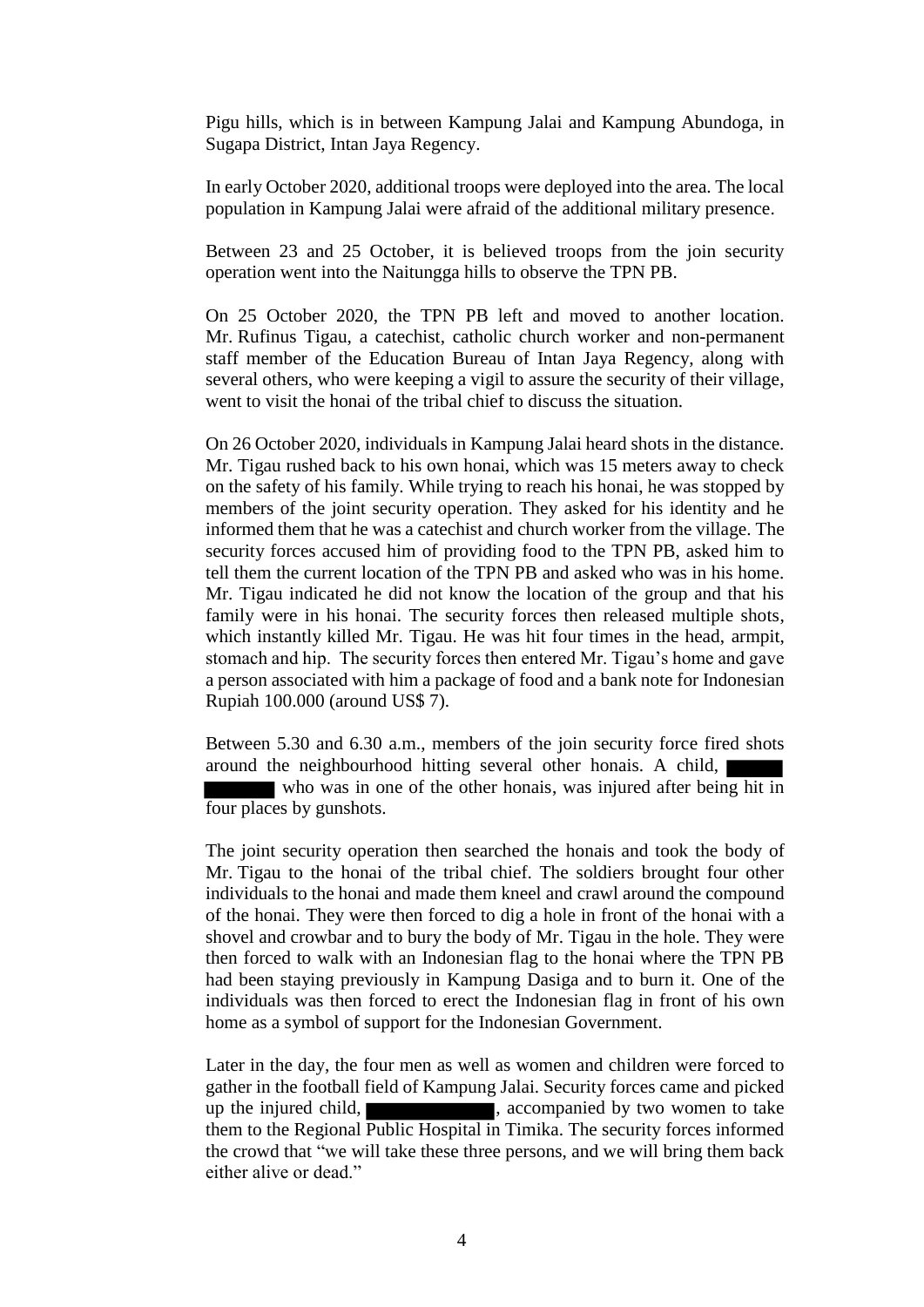After the security forces left, the villagers decided to rebury Mr. Tigau in front of his own honai. They discovered that the trousers he normally wore had been replaced by TPN PB trousers, to imply he was a member of the TPN PB.

The authorities have made several statements claiming that Mr. Tigau was a member of the TPN PB, including statements from the Head of Public Information of Papua Provincial Police. The official TPN PB spokesperson denied that Mr. Tigau was a member and the allegation has also been refuted by the Administrator of the Catholic Diocese of Timika, Papua who confirmed that Mr. Tigau worked as a catechist in the Timika Diocese.

## Other Killings

There have been several other killings of civilians in the area including another church worker killed in early October 2020 and two civilians believed to have been killed by a TPN PB member. At least 10 security forces personnel have also been killed.

Other incidents occurred in the Grasberg Mine in Timika region in Papua, including the shooting dead of a worker by TPN PB members and of five civilians by security forces.

Internally Displaced Persons, use of a school by the army and destruction of a health care facility

The security force operations in September and October 2020 in Intan Jaya Regency have led to the displacement of individuals in Hitadipa District. The number of military deployed in Hitapida has reportedly been raised from 75 to 300 soldiers. Reportedly only a few elderly individuals remain in the Hitadipa. The majority of the IDPs have fled to Sugapa and Homeyo districtcs, while others have gone to Nabire and Mimika regencies. To date there has been no collection of the number of internally displaced persons (IDPs). It is believed they do not have access to assistance, including food, shelter, medical treatment and education.

In December 2019, many people left Hidayapa and travelled to their home districts to celebrate Christmas. Whilst they were away the army took over the YPPGI Joint Elementary and Junior High School in Hitadipa. It is now being used as the headquarters of the Hitadipa Military Sub-District Command (Koramil Hitadipa). The Komnas HAM investigation found that 100 primary and secondary students in the district of Hitadipa have been unable to attend school for 10 months due to the military using the building. Reportedly in Sugapa Town, Intan Jaya regency, members of the military visited schools, documented the identities of pupils and interrogated them after classes had finished. Reportedly, the monitoring began in August 2020 and is ongoing.

On 19 September 2020, TPN PB members hid in health care buildings in Taunduga Village and shot dead a member of the army. Several hours later military members burnt down the health facility and health staff accommodations.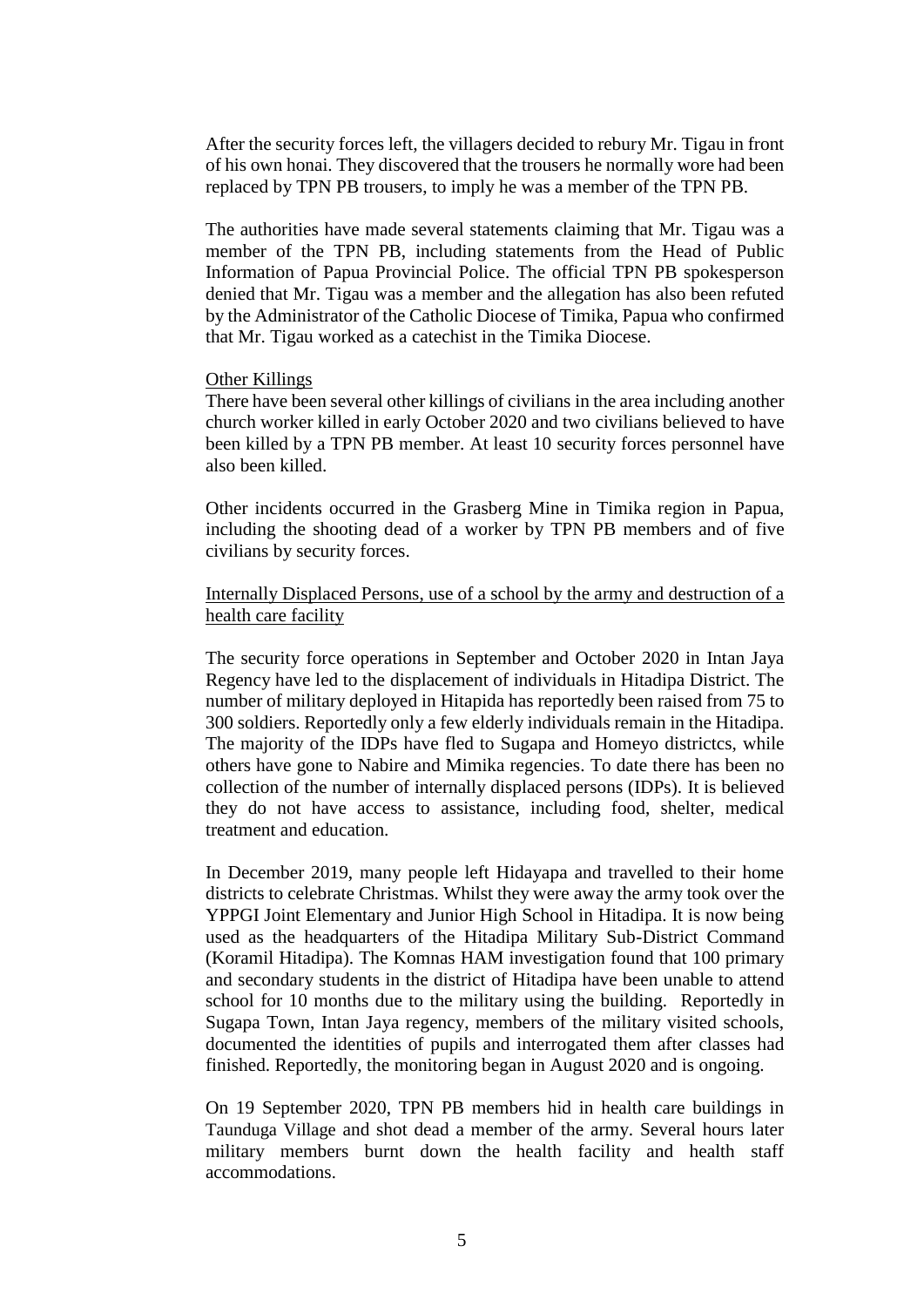Without prejudging the accuracy of these allegations, we express our most serious concern about the alleged extrajudicial killing of Mr. Yerimia Zanambani, Mr. Rufinus Tigau by members of the joint security operation and about alleged excessive use of force leading to injuries to a child, **Exercise 1.** We are also concerned by the alleged ill-treatment or torture of Mr. Yerimia Zanambani prior to his death and reports that individuals were forced to immediately bury Mr. Rufinus Tigau by the military. We are also seriously concerned by the other reported incidents of killings of civilians by the security forces as well as reported killings of civilians by the TPN PB. While we welcome the investigations conducted into Mr. Yerimia Zanambani's killing, we are concerned that any prosecutions are likely to be carried out in military courts. We also express concern that the abovementioned two religious personnel appear to have been targeted due to the charity and humanitarian work of their religious institutions.

We further express concern at the alleged situation of IDPs from the Hitadipa District and by the use of a school by the military in Hitadipa, as well as at the reported use by the TPN PB of health care buildings in Taunduga Village and by allegations that the military burnt the premises in response several hours later.

We wish to refer to articles 3 and 5 of the Universal Declaration of Human Rights (UDHR) and 6 and 7 of the International Covenant on Civil and Political Rights (ICCPR), to which Indonesia acceded on 23 February 2006, and which guarantee the right of every individual to life and security, and provide that these rights shall be protected by law, that no one shall be arbitrarily deprived of his life and that no one shall be subjected to torture or to cruel, inhuman or degrading treatment or punishment. Moreover, we would like to remind your Excellency's Government of the absolute and non-derogable prohibition of torture and other cruel, inhuman or degrading treatment or punishment as codified in articles 2 and 16 of the Convention against Torture and other Cruel, Inhuman or Degrading Treatment or Punishment (CAT), which Indonesia ratified on 28 October 1998.

With regards to the alleged intentional killing of Mr. Yerimia Zanambani and the information that the results of the investigations may be treated through the military court system, we note that in cases where military personnel commit human rights violations, "the intervention of a military judge who is neither professionally nor culturally independent is likely to produce an effect contrary to the enjoyment of the human rights and to a fair trial with due guarantees," (2014, A/HRC/27/48) and that military tribunals should not be used for cases of human rights violations by military personnel.

With regards to the alleged intentional killing of Mr. Rufinus Tigau and excessive use of force leading to injuries to **Net all all intervalse we underline** the importance of thorough, prompt and impartial investigations.

In relation to all three cases, we underline that the relevant obligations include identifying and bringing to justice those responsible through criminal investigation and prosecution in civilian courts; granting adequate compensation to the victim or their families; and taking steps to ensure the non-recurrence of such executions and excessive use of force.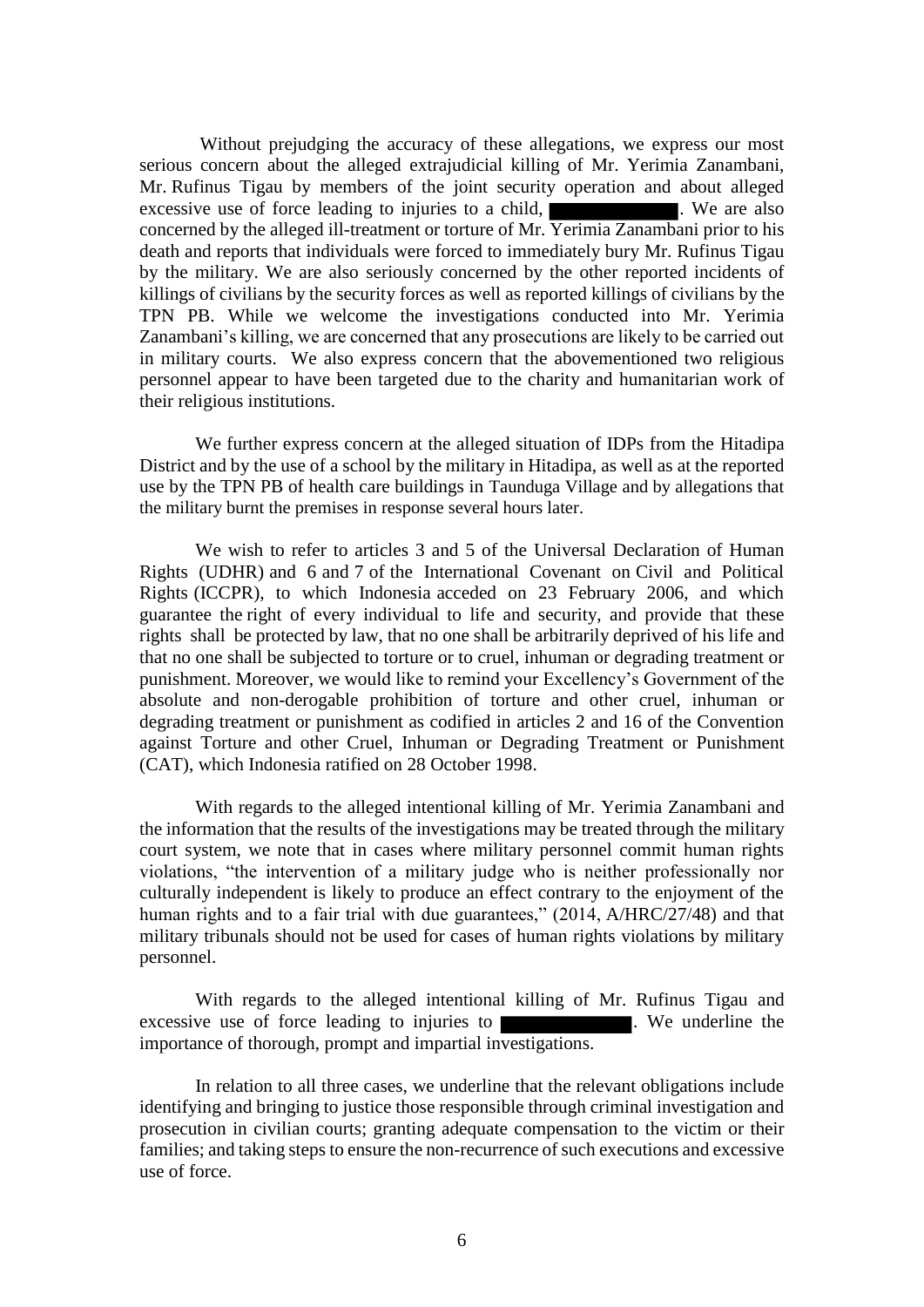Without making a judgement on the applicability of international humanitarian law in the Regency, we would like to highlight that international human rights law continues to apply during war and public emergencies. The Special Rapporteur on extrajudicial, summary or arbitrary executions has suggested that assessment of the use of force in situations of public emergency or away from the line of front demands contextual and situational analysis, the reference to other sources of law and purposive interpretation, taking into account the location, circumstances, possibilities of armed resistance and the planning involved.<sup>1</sup> On the basis of the information received in this case, the low intensity of the conflict and circumstances of the incidents in question, make international human rights law particularly pertinent. Furthermore, intentional killing of individuals under the control of members of the armed forces and torture are strictly prohibited in both international human rights law and international humanitarian law.

In connection with the above alleged facts and concerns, please refer to the **Annex on Reference to international human rights law** attached to this letter which cites international human rights instruments and standards relevant to these allegations.

It is our responsibility, under the mandate provided to us by the Human Rights Council, to seek to clarify all cases brought to our attention, and we would be grateful for your observations on the following matters:

- 1. Please provide any additional information and any comments that you may have on the above-mentioned allegations.
- 2. Please provide further details, and where available the results, of the aforementioned investigations and any other investigation, medical examinations, and judicial or other inquiries which may have been carried out in relation to the alleged killing of Mr. Yerimia Zanambani and Mr. Rufinus Tigau and the injuries to **Exercícies**. In cases where no inquiry has taken place or if they have been inconclusive, please explain why.
- 3. In cases where the alleged perpetrator had been identified, please provide the full details of any prosecutions that have been undertaken or are in process. Please include information on whether prosecutions will be under the jurisdiction of a military tribunal and if so, how this is compatible with Indonesia's human rights obligations.
- 4. Please indicate what measures your Excellency's Government has taken to ensure the full respect and protections of persons belonging to an indigenous group, specifically in relation to the Papuan community.
- 5. Please provide information on any efforts undertaken to ensure IDPs in Hitadipa district have access to food, shelter, medical treatment and education.

l

<sup>&</sup>lt;sup>1</sup> UNODC and OHCHR, Resource Book on the use of force, 2017. See also A/HRC/44/38 para 50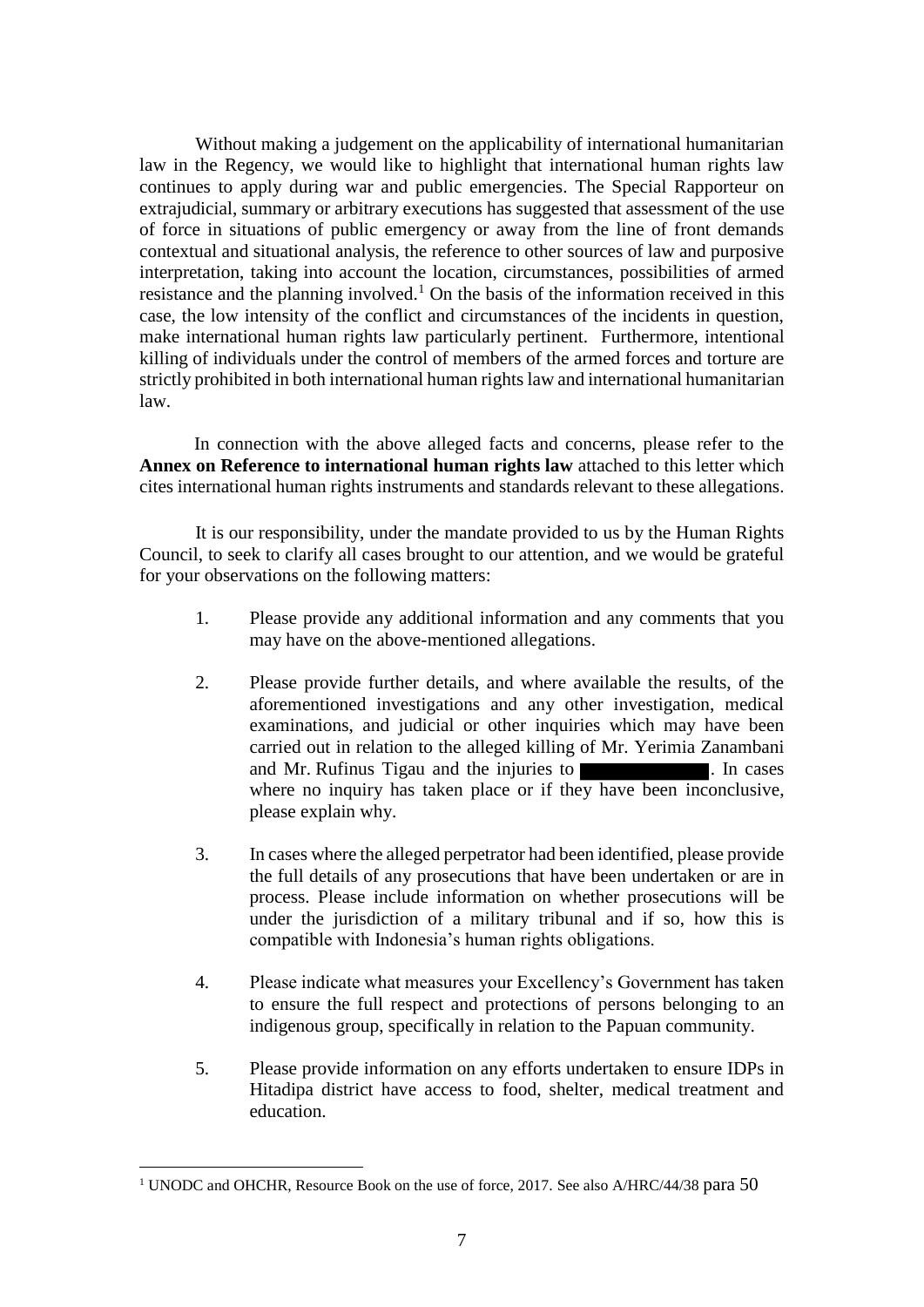6. Please provide information on the alleged use by the military of a school in Hitadipa District, which has prevented students from accessing education and by the reported burning down of a health facility in Taunduga.

We would appreciate receiving a response within 60 days. After this date, this communication and any response received from Your Excellency's Government will be made public via the communications reporting website. They will also subsequently be made available in the usual report to be presented to the Human Rights Council.

While awaiting a reply, we urge that all necessary interim measures be taken to halt the alleged violations and prevent their re-occurrence and in the event that the investigations support or suggest the allegations to be correct, to ensure the accountability of any person(s) responsible for the alleged violations.

Please accept, Excellency, the assurances of our highest consideration.

Agnes Callamard Special Rapporteur on extrajudicial, summary or arbitrary executions

> Koumbou Boly Barry Special Rapporteur on the right to education

Cecilia Jimenez-Damary Special Rapporteur on the human rights of internally displaced persons

E. Tendayi Achiume Special Rapporteur on contemporary forms of racism, racial discrimination, xenophobia and related intolerance

> Ahmed Shaheed Special Rapporteur on freedom of religion or belief

Nils Melzer Special Rapporteur on torture and other cruel, inhuman or degrading treatment or punishment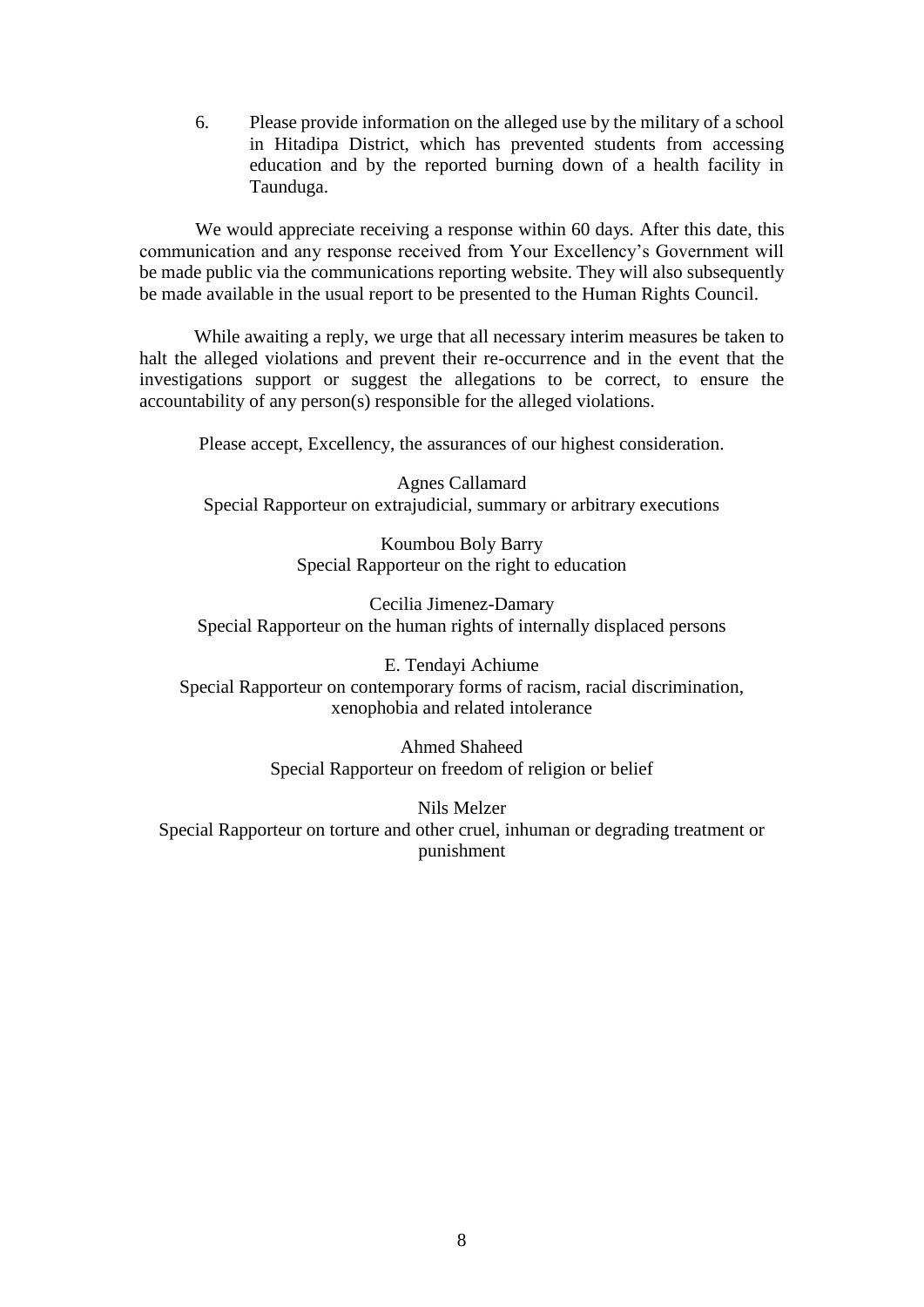### **Annex Reference to international human rights law**

In connection with above alleged facts and concerns, we wish to draw your Excellency's attention to the following principles:

Article 6(1) of the International Convention on Civil and Political Rights (ICCPR), to which Indonesia acceded on 23 February 2006, provides that every individual has the right to life and that no person shall be arbitrarily deprived of his or her life. In General Comment 31, the Committee has observed that there is a positive obligation on States Parties to ensure protection of Covenant rights of individuals against **violations by its own security forces**. Permitting or failing to take appropriate measures or to exercise due diligence to prevent, punish, investigate and bring perpetrators to justice could give rise to a breach of the Covenant (CCPR/C/21/Rev.1/Add.13).

With regards to **excessive use of force,** the Code of Conduct for Law Enforcement Officials (1979) and the Basic Principles on the Use of Force and Firearms by Law Enforcement Officials (1990) provide an authoritative interpretation of the limits on the conduct of law enforcement forces. Principle 4 provides that in carrying out their duties, law enforcement officials may use force and firearms only if other means remain ineffective. Principle 5 adds that if the use of force is unavoidable, law enforcement officials shall exercise restraint and act in proportion to the seriousness of the offense and obliges the authorities to offer assistance and medical aid to any injured persons as soon as possible. Moreover, Principles 9 reiterates that intentional lethal use of firearms may only be made when strictly unavoidable in order to protect life. Furthermore, firearms should never be used simply to disperse an assembly; Should lethal force be used, restraint must be exercised at all times and damage and/or injury mitigated, including giving a clear warning of the intent to use force and to provide sufficient time to heed that warning, and providing medical assistance as soon as possible when necessary (principles 5 and 10). Exceptional circumstances such as internal political instability or any other public emergency may not be invoked to justify any departure from these basic principles (principle 8). We further note that the obligation of States parties to respect and ensure the right to life extends to reasonably foreseeable threats and life-threatening situations that can result in loss of life and that states parties may be in violation of article 6 even if such threats and situations do not result in loss of life (Human Rights Committee, General Comment 36).

We wish to recall that International Humanitarian Law, in particular Geneva Convention I, Articles 24 and 25; Geneva Convention II, Articles 36 and 37; Additional Protocol I, Article 15(1); Customary International Humanitarian Law, Rules 25 and 27; provides that religious personnel must be respected and protected in all circumstances. This means that religious personnel may not be directly attacked, threatened or hindered in their activities, but also that they and their particular role must be actively protected and supported by the belligerents.

There is a duty to conduct thorough, prompt and impartial **investigations** of all suspected cases of extra-legal, arbitrary or summary executions and the obligation to bring to justice all persons identified by the investigation as having participated in those executions as laid down in the Principles on Effective Prevention and Investigation of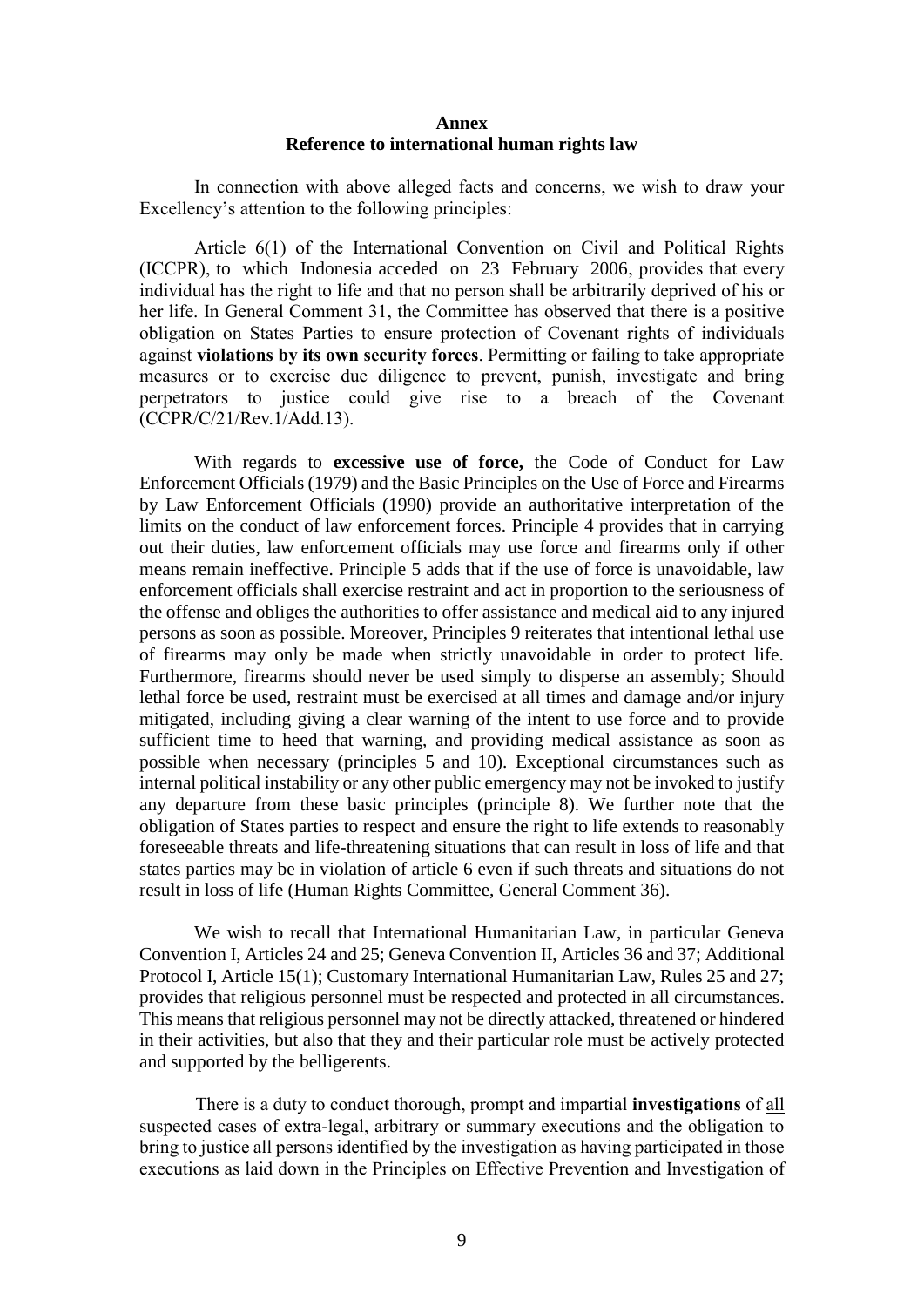Extra-Legal, Arbitrary and Summary Executions, adopted by the Economic and Social Council resolution 1989. The Minnesota Protocol on the Investigation of Potentially Unlawful Death (2016) provides detail on the duty to investigate potential unlawful deaths "promptly, effectively and thoroughly, with independence, impartiality and transparency." It notes the authorities must "conduct an investigation as soon as possible and proceed without unreasonable delays. We remind that amongst other things, investigations into alleged unlawful killings should seek to determine who was involved in the death and their individual responsibility for the death and seek to identify any failure to take reasonable measures which could have had a real prospect of preventing the death. It should also seek to identify policies and systemic failures that may have contributed to a death, and identify patterns where they exist (para 25.).

We further highlight that the arbitrary deprivation of life of an individual may cause his or her relatives mental suffering, which could amount to a violation of their own rights under article 7 of the Covenant. Furthermore, even when the deprivation of life is not arbitrary, failure to provide relatives with information on the circumstances of the death of an individual may violate their rights under article 7…Relatives of individuals deprived of their life by the State must be able to receive the remains, if they so wish and to dispose of those remains according to their own tradition, religion or culture (Human Rights Committee, General Comment 36, and A/HRC/16/48, page 15).

With regard to prosecution, Principle 29 of the Updated Set of Principles for the Protection and Promotion of Human Rights Through Action to Combat Impunity (2005) explicitly states that "**military tribunals** must be restricted solely to specifically military offences committed by military personnel, to the exclusion of human rights violations, which shall come under the jurisdiction of the ordinary domestic courts or, where appropriate, in the case of serious crimes under international law, of an international or internationalized criminal court."

Article 5 of the International Convention on the Elimination of All Forms of Racial Discrimination (hereafter ICERD), ratified by Indonesia in 1999, guarantees the right of everyone, without distinction as to race, colour, or national or ethnic origin, to equal treatment before tribunals and all other organs administering justice. It also guarantees equality before the law, to security of person and protection by the State against violence or bodily harm, whether inflicted by government officials or by any individual group or institution. It is worth recalling that any distinction, exclusion, restriction or preference based on race, colour, descent, or national or ethnic origin which has the purpose or effect of nullifying or impairing the recognition, enjoyment or exercise, on an equal footing, of human rights and fundamental freedoms in the political, economic, social, cultural or any other field of public life constitute racial discrimination (Artcile1). Article 2 of the Convention requires States to implement affirmative measures to ensure the adequate development and protection of certain racial groups or individuals belonging to them, with a view to guaranteeing them the full and equal enjoyment of human rights and fundamental freedoms. States have a responsibility to combat prejudices, which lead to racial discrimination and to promote understanding, tolerance and friendship among nations and racial or ethnical groups (Artcile7).